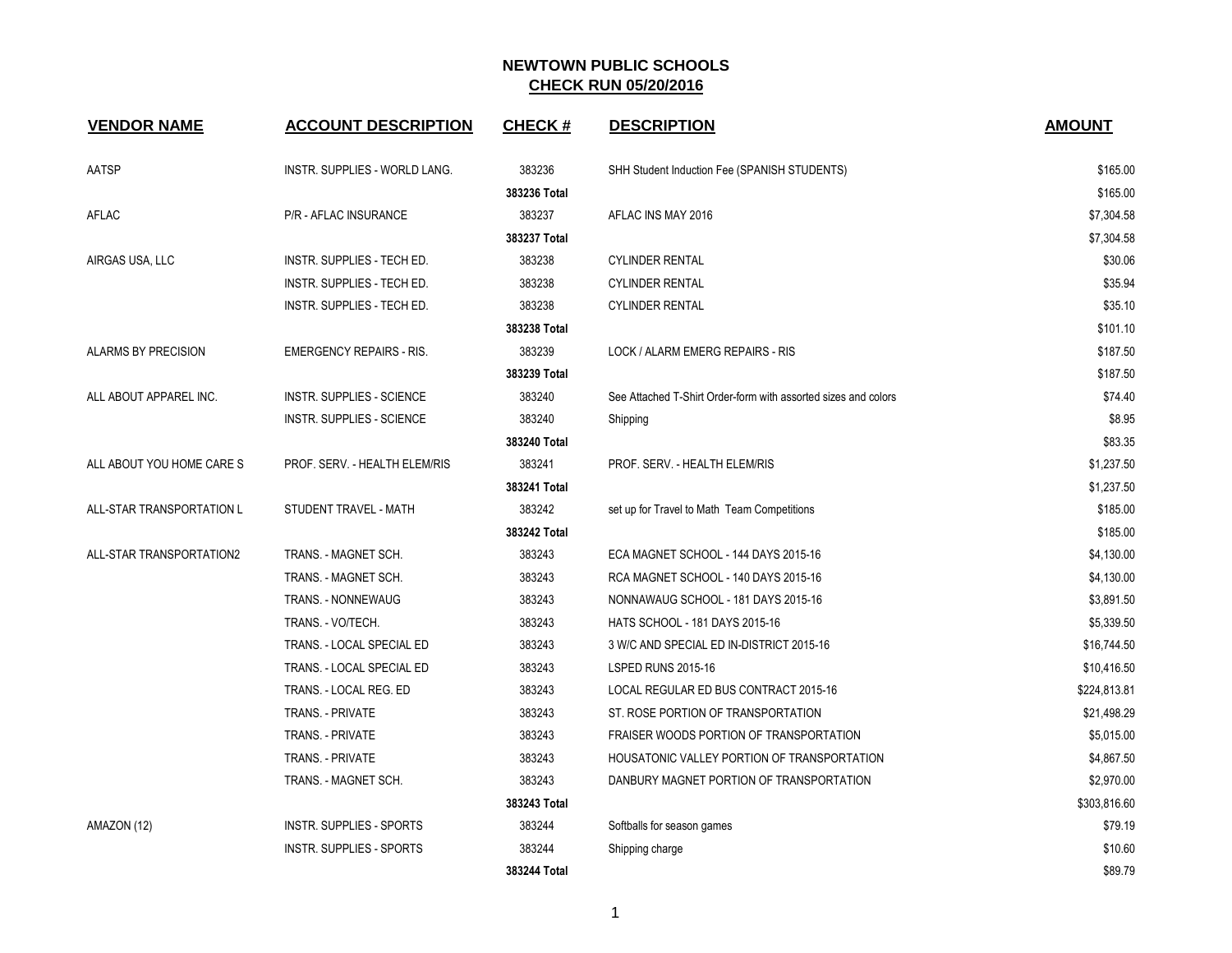| <b>VENDOR NAME</b>        | <b>ACCOUNT DESCRIPTION</b>      | <b>CHECK#</b> | <b>DESCRIPTION</b>                                                          | <b>AMOUNT</b> |
|---------------------------|---------------------------------|---------------|-----------------------------------------------------------------------------|---------------|
| AMAZON (17)               | TEXTBOOKS - CURR. DEVELOP.      | 383245        | Misc. Titles See attached L Altieri MGS                                     | \$99.13       |
|                           | TEXTBOOKS - CURR. DEVELOP.      | 383245        | Misc. Titles See attached L Altieri MGS                                     | \$118.73      |
|                           | TEXTBOOKS - CURR. DEVELOP.      | 383245        | Misc. Titles See attached L Altieri MGS                                     | \$25.50       |
|                           | <b>SUPPLIES - LIBRARY</b>       | 383245        | SMART BULB UNIFI 45, shipping included, room 19                             | \$51.69       |
|                           | TEXTBOOKS - CURR. DEVELOP.      | 383245        | <b>SEE ABOVE</b>                                                            | \$58.39       |
|                           | TEXTBOOKS - CURR. DEVELOP.      | 383245        | SEE ABOVE                                                                   | \$26.59       |
|                           | TEXTBOOKS - CURR. DEVELOP.      | 383245        | SEE ABOVE                                                                   | \$26.59       |
|                           | TEXTBOOKS - CURR. DEVELOP.      | 383245        | SEE ABOVE                                                                   | \$26.59       |
|                           | TEXTBOOKS - CURR. DEVELOP.      | 383245        | SEE ABOVE                                                                   | \$26.59       |
|                           | TEXTBOOKS - CURR. DEVELOP.      | 383245        | <b>SEE ABOVE</b>                                                            | \$132.95      |
|                           | TEXTBOOKS - SUPER.              | 383245        | The Fog of Reform by G. Goens 30 copies                                     | \$500.00      |
|                           | OTHER SUPPLIES - STAFF DEVELOP. | 383245        | The Gift of Failure: How the Best Parents learn to let go so their children | \$36.56       |
|                           |                                 | 383245 Total  |                                                                             | \$1,129.31    |
| ANZELLOTTI, KEVIN         | <b>B&amp;G CONTRACTED SERV.</b> | 383246        | SHOES (60068)                                                               | \$150.00      |
|                           |                                 | 383246 Total  |                                                                             | \$150.00      |
| AQUARION WATER COMPANY OF | WATER - H.                      | 383247        | WATER 200332183 21 THOU GAL                                                 | \$292.20      |
|                           | WATER - M.G.                    | 383247        | WATER 200331002 36 THOU GAL                                                 | \$370.73      |
|                           | WATER - M.S.                    | 383247        | WATER 200330637 65 THOU GAL                                                 | \$522.55      |
|                           | WATER - H.S.                    | 383247        | WATER 200328345 136 THOU GAL IRRIGATE                                       | \$894.22      |
|                           | WATER - H.S.                    | 383247        | WATER 200328870 186 THOU GAL                                                | \$1,155.97    |
|                           |                                 | 383247 Total  |                                                                             | \$3,235.67    |
| ASSOCIATED REFUSE HAULERS | <b>REFUSE REMOVAL</b>           | 383248        | REFUSE REMOVAL - ALL SCHOOLS 2015-2016 (PER QUOTE)                          | \$7,508.07    |
|                           | <b>REFUSE REMOVAL</b>           | 383248        | EXTRA DUMPSTER PICKUPS - 2015-2016                                          | \$242.45      |
|                           | REFUSE REMOVAL                  | 383248        | CARDBOARD RECYCLING 2015-2016                                               | \$40.00       |
|                           | <b>REFUSE REMOVAL</b>           | 383248        | CARDBOARD RECYCLING 2015-2016                                               | \$154.00      |
|                           | <b>REFUSE REMOVAL</b>           | 383248        | CARDBOARD RECYCLING 2015-2016                                               | \$98.00       |
|                           | <b>REFUSE REMOVAL</b>           | 383248        | CARDBOARD RECYCLING 2015-2016                                               | \$152.00      |
|                           | <b>REFUSE REMOVAL</b>           | 383248        | CARDBOARD RECYCLING 2015-2016                                               | \$172.00      |
|                           | <b>REFUSE REMOVAL</b>           | 383248        | CARDBOARD RECYCLING 2015-2016                                               | \$136.00      |
|                           | <b>REFUSE REMOVAL</b>           | 383248        | CARDBOARD RECYCLING 2015-2016                                               | \$340.00      |
|                           |                                 | 383248 Total  |                                                                             | \$8,842.52    |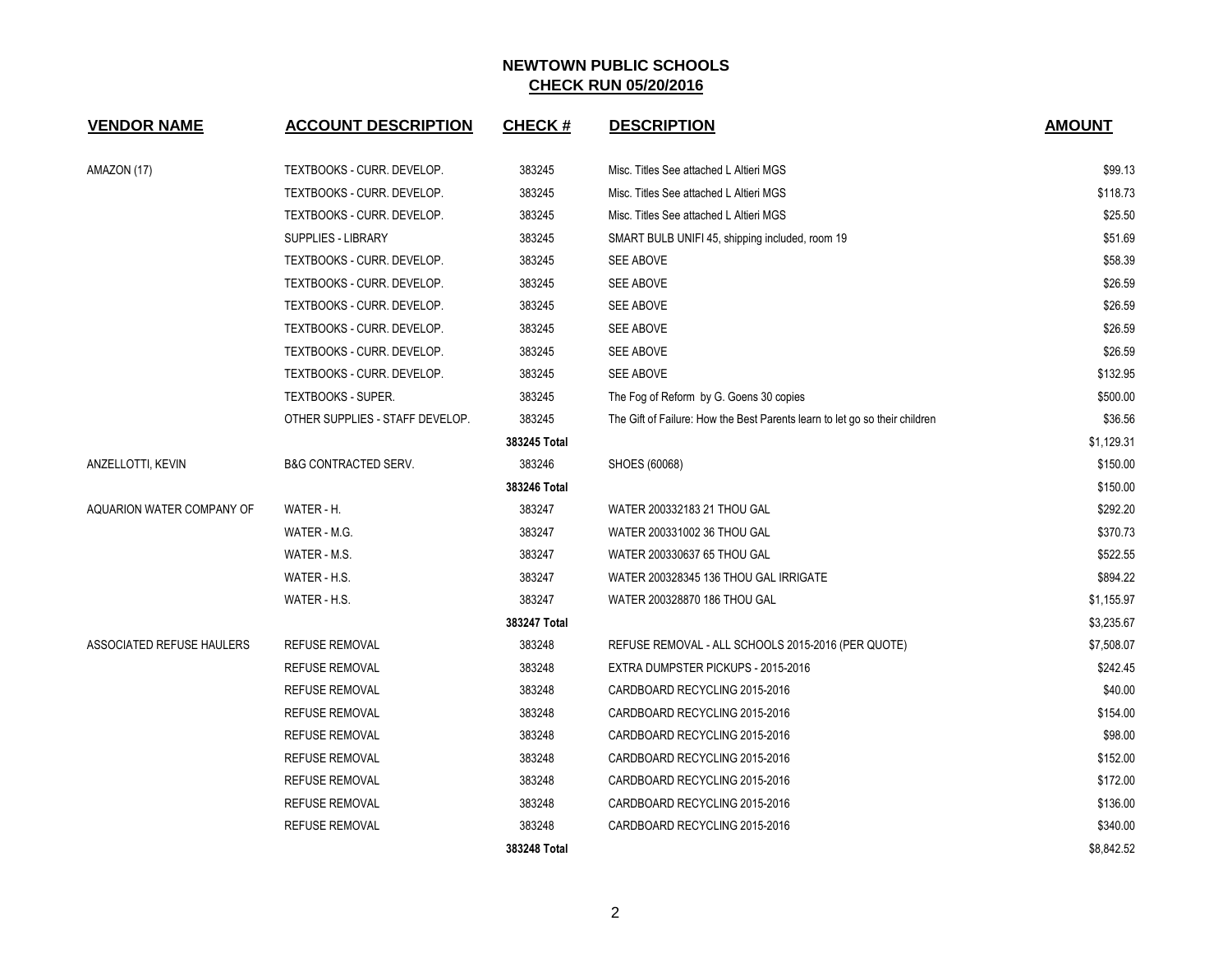| <b>VENDOR NAME</b>                   | <b>ACCOUNT DESCRIPTION</b>         | <b>CHECK#</b> | <b>DESCRIPTION</b>                                     | <b>AMOUNT</b> |
|--------------------------------------|------------------------------------|---------------|--------------------------------------------------------|---------------|
| AUDIO VIDEO TECHNOLOGIES             | REPAIRS - INFO. TECH.              | 383249        | Repairs for cables and wiring - and replacement cables | \$455.00      |
|                                      |                                    | 383249 Total  |                                                        | \$455.00      |
| BRADBURY, GINA P.T.                  | STAFF TRAVEL - PUPIL SERV.         | 383250        | TRAVEL APRIL 2016                                      | \$50.45       |
|                                      | STAFF TRAVEL - PUPIL SERV.         | 383250        | TRAVEL MARCH 2016                                      | \$84.08       |
|                                      |                                    | 383250 Total  |                                                        | \$134.53      |
| <b>BREWSTER PAINT &amp; DECORATI</b> | B. & G. REPAIRS - M.S.             | 383251        | PAINT FOR BUILDING REPAIRS - NMS                       | \$15.99       |
|                                      |                                    | 383251 Total  |                                                        | \$15.99       |
| BYRNE, SABRINA                       | STAFF TRAVEL - CLASSROOM           | 383252        | TRAVEL APRIL 2016                                      | \$16.85       |
|                                      |                                    | 383252 Total  |                                                        | \$16.85       |
| CAROLINA BIOLOGICAL                  | INSTR. SUPPLIES - CLASSROOM        | 383253        | Science Materials 2015/2016 K-4                        | \$285.96      |
|                                      | INSTR. SUPPLIES - CLASSROOM        | 383253        | Shipping                                               | \$79.35       |
|                                      |                                    | 383253 Total  |                                                        | \$365.31      |
| CARUSO, CONNIE                       | MEDICAL SUPPLIES - ELEM.           | 383254        | <b>BATTERIES FOR RIS</b>                               | \$5.29        |
|                                      |                                    | 383254 Total  |                                                        | \$5.29        |
| CES                                  | STAFF TRAIN. - MATH                | 383255        | CES 3 day coaching series - Skills for deep listening  | \$95.00       |
|                                      |                                    | 383255 Total  |                                                        | \$95.00       |
| CHARTWELLS (BOE)                     | OFF. SUPPLIES - ADMIN.             | 383256        | PRINCIPAL S MEETING                                    | \$48.75       |
|                                      | OFF. SUPPLIES - ADMIN.             | 383256        | PRINCIPAL S MEETING                                    | \$48.75       |
|                                      |                                    | 383256 Total  |                                                        | \$97.50       |
| CONN JUNIOR REPUBLIC INC.            | TUITION - OUT-OF-DISTRICT          | 383257        | TUITION - OUT-OF-DISTRICT                              | \$1,582.45    |
|                                      | TUITION - OUT-OF-DISTRICT          | 383257        | TUITION - OUT-OF-DISTRICT                              | \$2,109.94    |
|                                      | TUITION - OUT-OF-DISTRICT          | 383257        | TUITION - OUT-OF-DISTRICT                              | \$150.00      |
|                                      |                                    | 383257 Total  |                                                        | \$3,842.39    |
| CONNEC-TO-TALK                       | PROF. SERV. - PSYCH/MED. EVAL.     | 383258        | PROF. SERV. - PSYCH/MED. EVAL.                         | \$880.00      |
|                                      |                                    | 383258 Total  |                                                        | \$880.00      |
| CONNECTICUT TICK CONTROL             | <b>B&amp;G CONTRACTED SERV.</b>    | 383259        | TICK CONTROL PROGRAM (SUMMER 2015 / SPRING 2016)       | \$3,815.00    |
|                                      |                                    | 383259 Total  |                                                        | \$3,815.00    |
| <b>CRYSTAL ROCK</b>                  | INSTR. SUPPLIES - CLASSROOM        | 383260        | Delivery of 17 5-gallon Water Bottles, per month       | \$56.25       |
|                                      | <b>INSTR. SUPPLIES - CLASSROOM</b> | 383260        | for rental of water cooler/heater.                     | \$5.00        |
|                                      |                                    | 383260 Total  |                                                        | \$61.25       |
| DALTON, ANNE                         | STAFF TRAIN. - H.S.                | 383261        | NEW ENGLAND SCHOOL CONF. FEE                           | \$150.00      |
|                                      |                                    | 383261 Total  |                                                        | \$150.00      |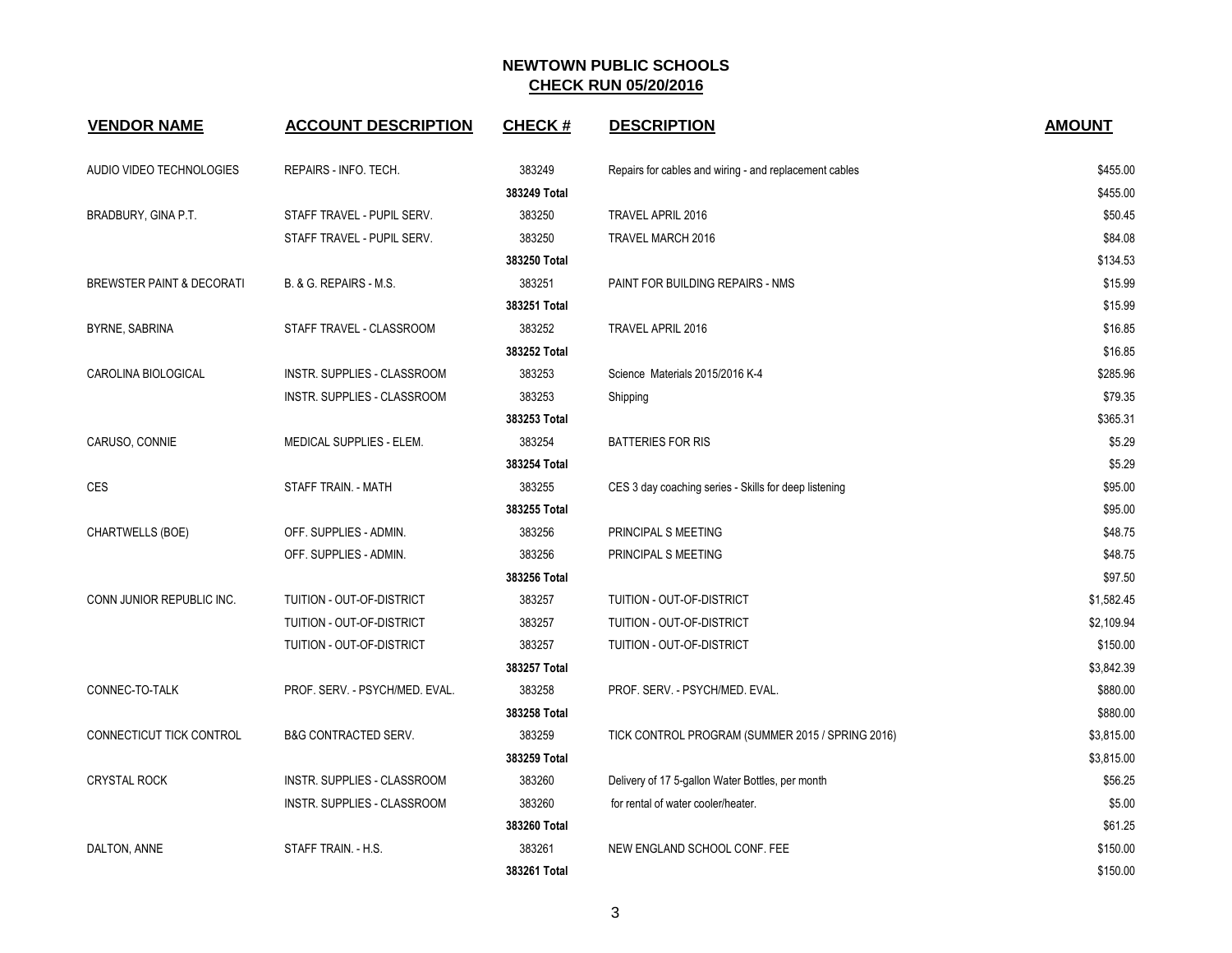| <b>VENDOR NAME</b>             | <b>ACCOUNT DESCRIPTION</b>          | <b>CHECK#</b> | <b>DESCRIPTION</b>                                             | <b>AMOUNT</b> |
|--------------------------------|-------------------------------------|---------------|----------------------------------------------------------------|---------------|
| DALY, MJ LLC                   | <b>B&amp;G CONTRACTED SERV.</b>     | 383262        | QTRLY SPRINKLER INSPECTIONS - HAWL/SH/RIS/NHS 2015-2016        | \$660.00      |
|                                | <b>B&amp;G CONTRACTED SERV.</b>     | 383262        | QTRLY SPRINKLER INSPECTIONS - HAWL/SH/RIS/NHS 2015-2016        | \$235.75      |
|                                | <b>B&amp;G CONTRACTED SERV.</b>     | 383262        | <b>QTRLY SPRINKLER INSPECTIONS - HAWL/SH/RIS/NHS 2015-2016</b> | \$460.00      |
|                                | <b>B&amp;G CONTRACTED SERV.</b>     | 383262        | QTRLY SPRINKLER INSPECTIONS - HAWL/SH/RIS/NHS 2015-2016        | \$849.00      |
|                                |                                     | 383262 Total  |                                                                | \$2,204.75    |
| DELL MARKETING L.P.            | INSTR. SUPPLIES - SP. ED. PREK-8    | 383263        | OPEN PO FOR SUPPLIES                                           | \$55.48       |
|                                |                                     | 383263 Total  |                                                                | \$55.48       |
| DISCOUNT SCHOOL SUPPLY         | OTHER SUPPLIES - CONT. ED.          | 383264        | SUPPLIES SEE ATTACH                                            | \$210.56      |
|                                |                                     | 383264 Total  |                                                                | \$210.56      |
| DUMOUCHEL PAPER CO.            | <b>B&amp;G SUPPLIES - CUSTODIAL</b> | 383265        | <b>GRAY TRASH LINERS - CUST SUPPLIES</b>                       | \$1,383.40    |
|                                |                                     | 383265 Total  |                                                                | \$1,383.40    |
| DURKINS INC.                   | OFF. SUPPLIES - ADMIN.              | 383266        | <b>FLAG FOR FLAG EXCHANGE CEREMONY</b>                         | \$85.08       |
|                                |                                     | 383266 Total  |                                                                | \$85.08       |
| <b>EAST RIVER ENERGY INC.</b>  | FUEL OIL - HOM.                     | 383267        | OIL 5037H 2501.0 GAL                                           | \$3,771.25    |
|                                |                                     | 383267 Total  |                                                                | \$3,771.25    |
| <b>EASTERN WATER SOLUTIONS</b> | <b>EMERGENCY REPAIRS - H.S.</b>     | 383268        | A WING SEWAGE BACK UP - NHS                                    | \$895.00      |
|                                |                                     | 383268 Total  |                                                                | \$895.00      |
| EDUCATION CONNECTION           | TRANS. - LOCAL SPECIAL ED           | 383269        | TRANSPORTATION SERV RIS APRIL 2016                             | \$1,045.00    |
|                                | TRANS. - OUT-OF-DISTRICT            | 383269        | <b>TRANSPORTATION SERV FOOD APRIL 2016</b>                     | \$85,008.00   |
|                                |                                     | 383269 Total  |                                                                | \$86,053.00   |
| ELITE GIFTS JEWELRY & AWA      | CONTRACTED SERV. - B.O.E.           | 383270        | 12 CRYSTAL APPLES ENGRAVED                                     | \$948.00      |
|                                |                                     | 383270 Total  |                                                                | \$948.00      |
| EVERSOURCE (ELEC-BOE)          | ELECTRICITY - RIS.                  | 383271        | ELEC 51984466011 LOAN                                          | \$378.92      |
|                                |                                     | 383271 Total  |                                                                | \$378.92      |
| <b>FAIR AUTO SUPPLY</b>        | REPAIRS - MAINT.                    | 383272        | FOR MAINT VEHICLE REPAIR PARTS                                 | \$14.09       |
|                                | <b>REPAIRS - MAINT.</b>             | 383272        | FOR MAINT VEHICLE REPAIR PARTS                                 | \$445.49      |
|                                | REPAIRS - MAINT.                    | 383272        | FOR MAINT VEHICLE REPAIR PARTS                                 | \$110.65      |
|                                | <b>REPAIRS - MAINT.</b>             | 383272        | FOR MAINT VEHICLE REPAIR PARTS                                 | \$11.29       |
|                                | <b>REPAIRS - MAINT.</b>             | 383272        | FOR MAINT VEHICLE REPAIR PARTS                                 | \$17.09       |
|                                |                                     | 383272 Total  |                                                                | \$598.61      |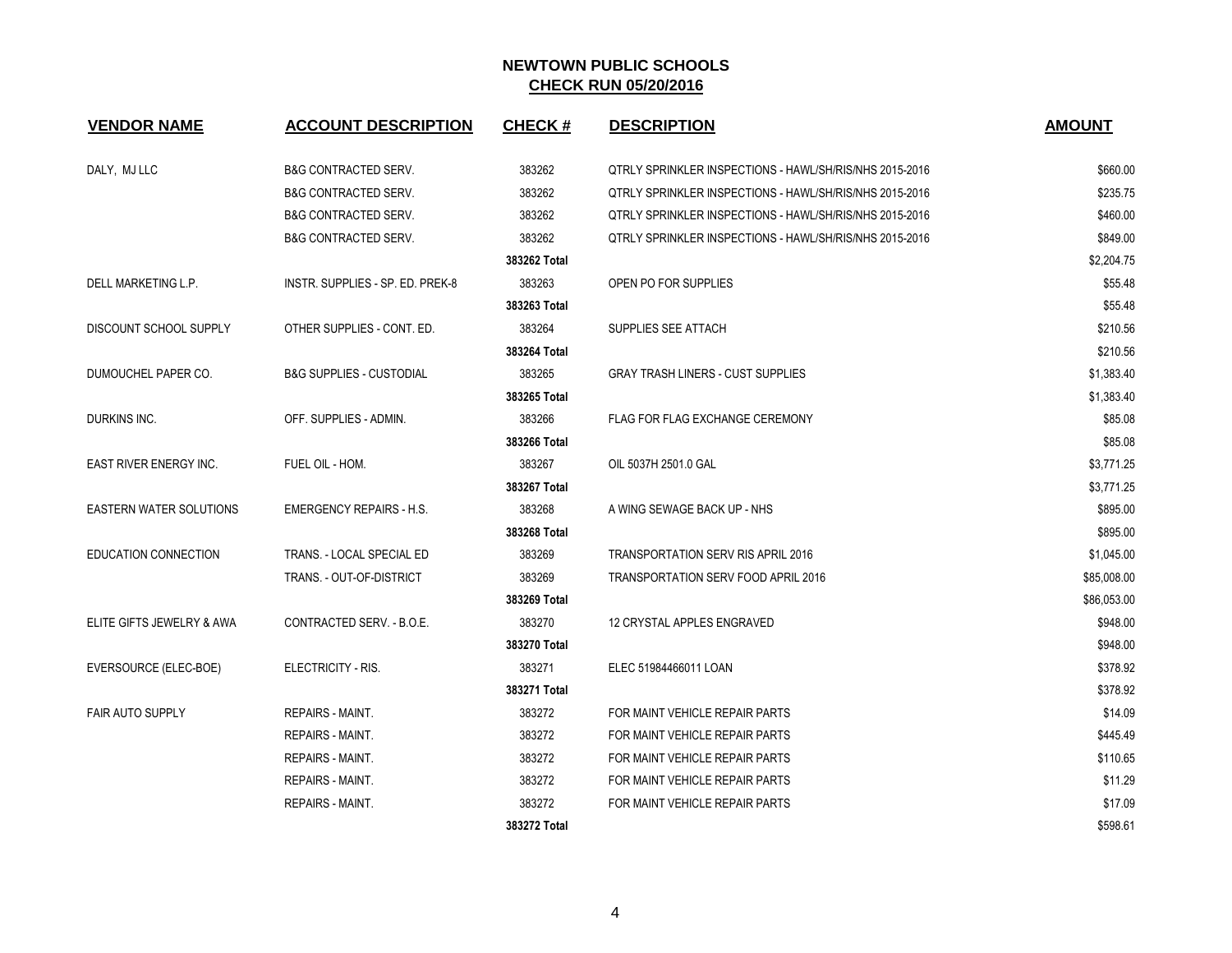| <b>VENDOR NAME</b>        | <b>ACCOUNT DESCRIPTION</b>     | <b>CHECK#</b> | <b>DESCRIPTION</b>                                 | <b>AMOUNT</b> |
|---------------------------|--------------------------------|---------------|----------------------------------------------------|---------------|
| FLINN SCIENTIFIC INC.     | REPAIRS - TECH ED.             | 383273        | See attached List                                  | \$217.18      |
|                           | <b>REPAIRS - SCIENCE</b>       | 383273        | See attached List                                  | \$217.19      |
|                           |                                | 383273 Total  |                                                    | \$434.37      |
| FOLLETT SCHOOL SOLUTIONS  | INSTR. SUPPLIES - CLASSROOM    | 383274        | ANSI Grade A POLY Barcode labels, b/w pack of 1000 | \$70.00       |
|                           | INSTR. SUPPLIES - CLASSROOM    | 383274        | approx. shipping. Handling                         | \$8.09        |
|                           |                                | 383274 Total  |                                                    | \$78.09       |
| FOUNDATION SCHOOL, T      | TUITION - OUT-OF-DISTRICT      | 383275        | TUITION - OUT-OF-DISTRICT                          | \$23,473.00   |
|                           |                                | 383275 Total  |                                                    | \$23,473.00   |
| <b>FRONTIER</b>           | <b>TELEPHONE &amp; CABLE</b>   | 383276        | TELEPHONE SERV 2015/16                             | \$1,062.13    |
|                           |                                | 383276 Total  |                                                    | \$1,062.13    |
| <b>FRONTIER</b>           | <b>TELEPHONE &amp; CABLE</b>   | 383277        | TELEPHONE SERV 2015/16                             | \$677.22      |
|                           |                                | 383277 Total  |                                                    | \$677.22      |
| <b>FRONTIER</b>           | <b>TELEPHONE &amp; CABLE</b>   | 383278        | TELEPHONE SERV 2015/16                             | \$2,294.82    |
|                           |                                | 383278 Total  |                                                    | \$2,294.82    |
| <b>FRONTIER</b>           | <b>TELEPHONE &amp; CABLE</b>   | 383279        | TELEPHONE SERV 2015/16                             | \$62.17       |
|                           |                                | 383279 Total  |                                                    | \$62.17       |
| GELINAS JOHN DR.          | TUITION - OUT-OF-DISTRICT      | 383280        | TUITION - OUT-OF-DISTRICT                          | \$3,550.00    |
|                           |                                | 383280 Total  |                                                    | \$3,550.00    |
| GELINAS JOHN DR.          | PROF. SERV. - PSYCH/MED. EVAL. | 383281        | SERV PSY EVAL 05/11/2016                           | \$300.00      |
|                           |                                | 383281 Total  |                                                    | \$300.00      |
| GOLDIE AND LIBRO MUSIC CE | <b>INSTR. SUPPLIES - MUSIC</b> | 383282        | INSTRUMENT -DOUBLE HORN                            | \$450.00      |
|                           | <b>INSTR. SUPPLIES - MUSIC</b> | 383282        | YAMAHA INSTRUMENT                                  | \$175.00      |
|                           | <b>INSTR. SUPPLIES - MUSIC</b> | 383282        | MEGAPHONE INSTRUMENT                               | \$195.00      |
|                           |                                | 383282 Total  |                                                    | \$820.00      |
| <b>GRAINGER</b>           | REPAIRS - TECH ED.             | 383283        | <b>DUCT TAPE -BATTERY</b>                          | \$67.39       |
|                           | REPAIRS - TECH ED.             | 383283        | <b>TUBING WELDED</b>                               | \$36.98       |
|                           | INSTR. SUPPLIES - TECH ED.     | 383283        | WIRE STRIPPER- CRIMPER                             | \$69.41       |
|                           | INSTR. SUPPLIES - TECH ED.     | 383283        | FLUID EVACUATOR PNEUMATIC                          | \$138.60      |
|                           | INSTR. SUPPLIES - TECH ED.     | 383283        | SAFETY GLASSES                                     | \$63.80       |
|                           | INSTR. SUPPLIES - TECH ED.     | 383283        | SAFETY GLASSES                                     | \$107.38      |
|                           |                                | 383283 Total  |                                                    | \$483.56      |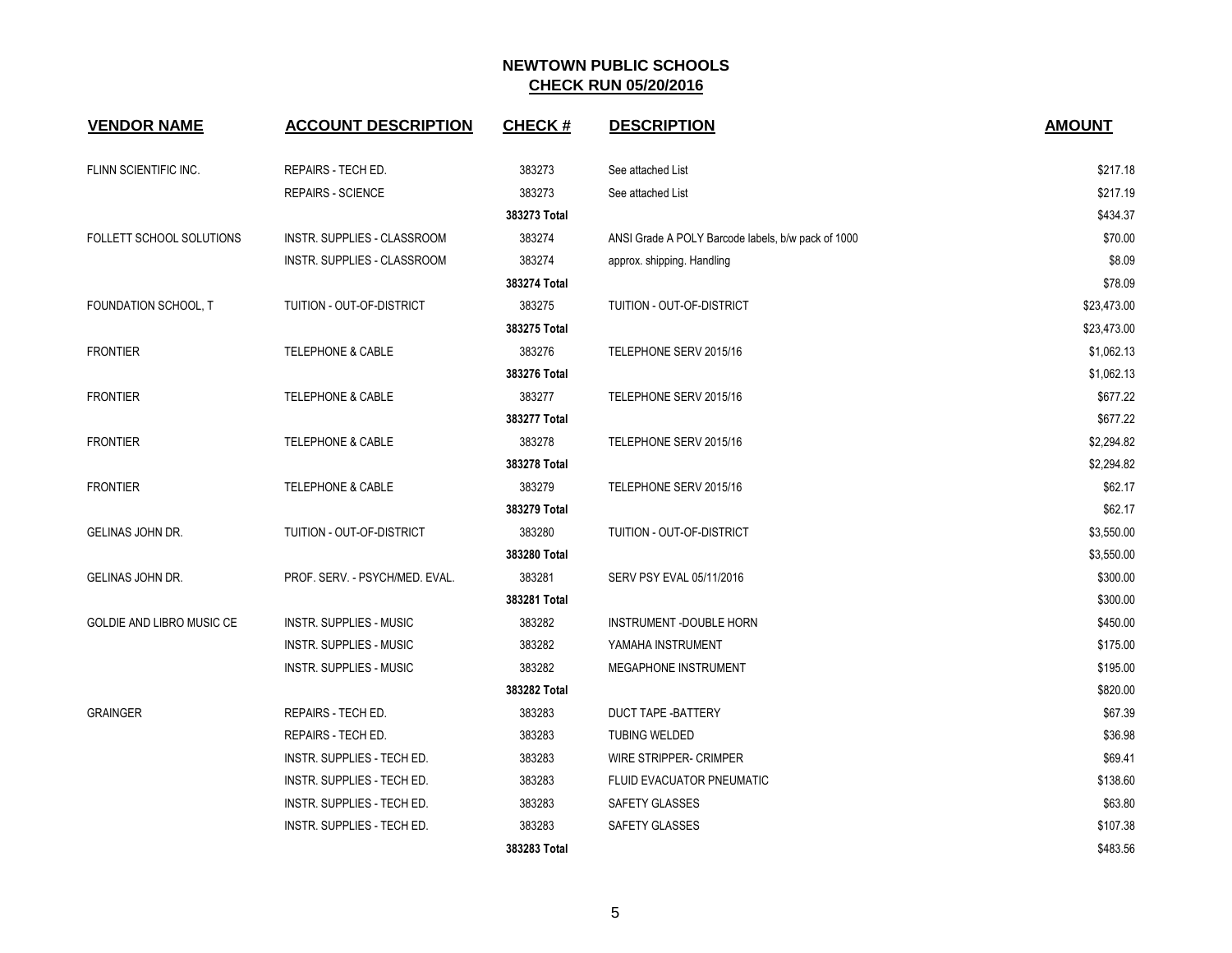| <b>VENDOR NAME</b>             | <b>ACCOUNT DESCRIPTION</b>          | <b>CHECK#</b> | <b>DESCRIPTION</b>                          | <b>AMOUNT</b> |
|--------------------------------|-------------------------------------|---------------|---------------------------------------------|---------------|
| HB COMMUNICATIONS INC.         | REPAIRS - INFO. TECH.               | 383284        |                                             | \$325.00      |
|                                |                                     | 383284 Total  |                                             | \$325.00      |
| INSTITUTE OF PROFESSIONAL      | PROF. SERV. - PSYCH/MED. EVAL.      | 383285        | PROF. SERV. - PSYCH/MED. EVAL.              | \$525.00      |
|                                | PROF. SERV. - PSYCH/MED. EVAL.      | 383285        | PROF. SERV. - PSYCH/MED. EVAL.              | \$9,620.00    |
|                                |                                     | 383285 Total  |                                             | \$10,145.00   |
| <b>INTEGRITY PIANO SERVICE</b> | <b>REPAIRS - MUSIC</b>              | 383286        | for piano tunings                           | \$405.00      |
|                                |                                     | 383286 Total  |                                             | \$405.00      |
| JOHNS, LISA                    | STAFF TRAVEL - INFO. TECH.          | 383287        | TRAVEL CEN CONF.                            | \$52.38       |
|                                |                                     | 383287 Total  |                                             | \$52.38       |
| <b>KIDS DISCOVER</b>           | STAFF TRAIN. - READING              | 383288        | 10 Pack Aztecs                              | \$279.30      |
|                                | STAFF TRAIN. - READING              | 383288        | 10 pack incas                               | \$279.30      |
|                                | STAFF TRAIN. - READING              | 383288        | 10 pk The Maya                              | \$279.30      |
|                                | STAFF TRAIN. - READING              | 383288        | Shipping                                    | \$83.79       |
|                                |                                     | 383288 Total  |                                             | \$921.69      |
| KOVACK, SCOTT                  | <b>B&amp;G CONTRACTED SERV.</b>     | 383289        | SHOES (60068)                               | \$69.13       |
|                                |                                     | 383289 Total  |                                             | \$69.13       |
| LEAHY'S FUELS INC.             | PROPANE & NATURAL GAS - H.S.        | 383290        | PROPANE 97208G 500.2 UNITS                  | \$745.30      |
|                                |                                     | 383290 Total  |                                             | \$745.30      |
| <b>MAGNAKLEEN SERVICES LLC</b> | <b>B&amp;G SUPPLIES - CUSTODIAL</b> | 383291        | MOP / RUG SERVICE (ALL SCHOOLS) - 2015-2016 | \$130.00      |
|                                | <b>B&amp;G SUPPLIES - CUSTODIAL</b> | 383291        | MOP / RUG SERVICE (ALL SCHOOLS) - 2015-2016 | \$166.50      |
|                                | <b>B&amp;G SUPPLIES - CUSTODIAL</b> | 383291        | MOP / RUG SERVICE (ALL SCHOOLS) - 2015-2016 | \$48.50       |
|                                | <b>B&amp;G SUPPLIES - CUSTODIAL</b> | 383291        | MOP / RUG SERVICE (ALL SCHOOLS) - 2015-2016 | \$26.00       |
|                                | <b>B&amp;G SUPPLIES - CUSTODIAL</b> | 383291        | MOP / RUG SERVICE (ALL SCHOOLS) - 2015-2016 | \$36.00       |
|                                | <b>B&amp;G SUPPLIES - CUSTODIAL</b> | 383291        | MOP / RUG SERVICE (ALL SCHOOLS) - 2015-2016 | \$18.00       |
|                                | <b>B&amp;G SUPPLIES - CUSTODIAL</b> | 383291        | MOP / RUG SERVICE (ALL SCHOOLS) - 2015-2016 | \$144.00      |
|                                | <b>B&amp;G SUPPLIES - CUSTODIAL</b> | 383291        | MOP / RUG SERVICE (ALL SCHOOLS) - 2015-2016 | \$130.00      |
|                                | <b>B&amp;G SUPPLIES - CUSTODIAL</b> | 383291        | MOP / RUG SERVICE (ALL SCHOOLS) - 2015-2016 | \$26.00       |
|                                | <b>B&amp;G SUPPLIES - CUSTODIAL</b> | 383291        | MOP / RUG SERVICE (ALL SCHOOLS) - 2015-2016 | \$36.00       |
|                                | <b>B&amp;G SUPPLIES - CUSTODIAL</b> | 383291        | MOP / RUG SERVICE (ALL SCHOOLS) - 2015-2016 | \$166.50      |
|                                | <b>B&amp;G SUPPLIES - CUSTODIAL</b> | 383291        | MOP / RUG SERVICE (ALL SCHOOLS) - 2015-2016 | \$48.50       |
|                                | <b>B&amp;G SUPPLIES - CUSTODIAL</b> | 383291        | MOP / RUG SERVICE (ALL SCHOOLS) - 2015-2016 | \$26.00       |
|                                | <b>B&amp;G SUPPLIES - CUSTODIAL</b> | 383291        | MOP / RUG SERVICE (ALL SCHOOLS) - 2015-2016 | \$47.15       |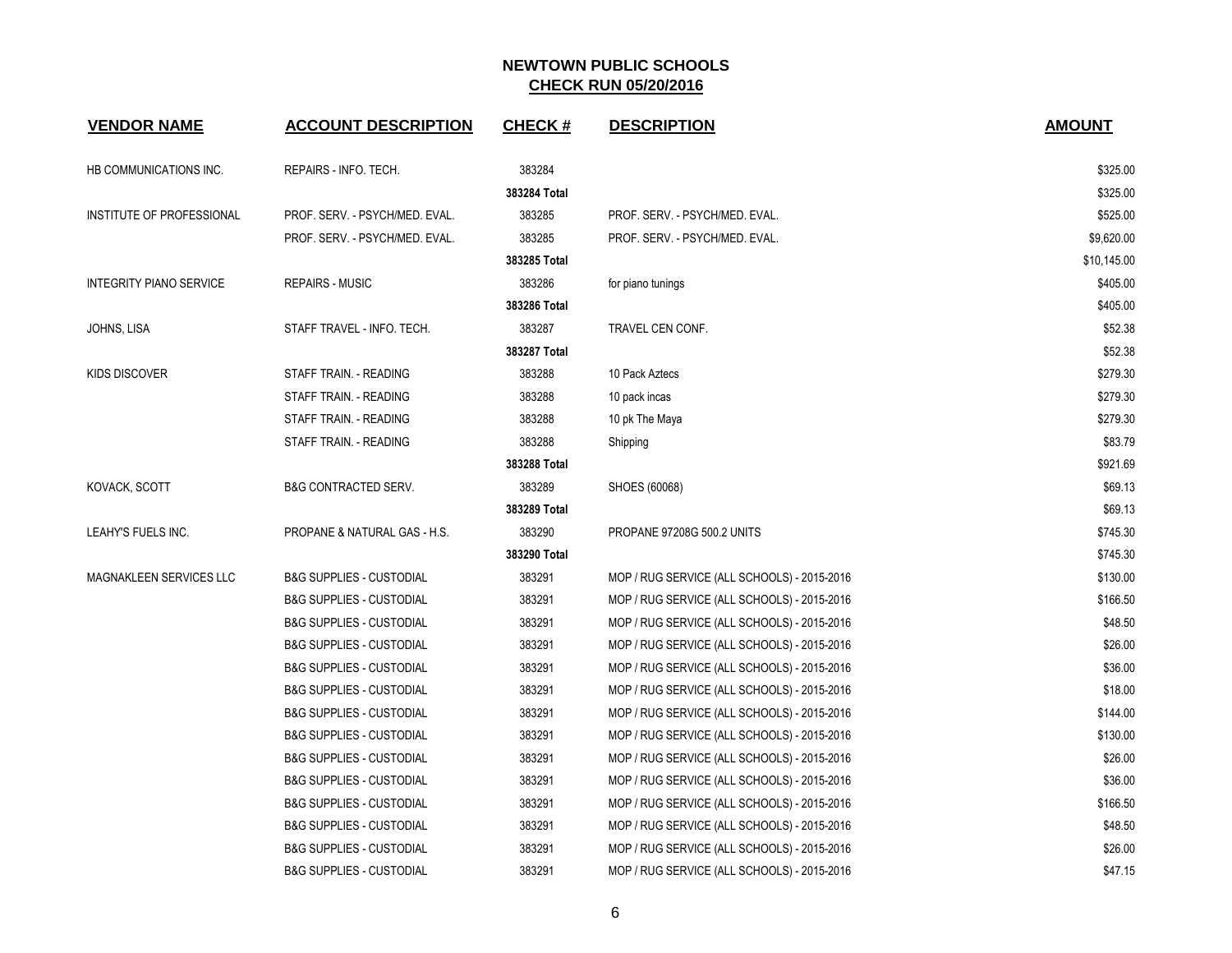| <b>VENDOR NAME</b>         | <b>ACCOUNT DESCRIPTION</b>          | <b>CHECK#</b> | <b>DESCRIPTION</b>                          | <b>AMOUNT</b> |
|----------------------------|-------------------------------------|---------------|---------------------------------------------|---------------|
| MAGNAKLEEN SERVICES LLC    | <b>B&amp;G SUPPLIES - CUSTODIAL</b> | 383291        | MOP / RUG SERVICE (ALL SCHOOLS) - 2015-2016 | \$60.65       |
|                            | <b>B&amp;G SUPPLIES - CUSTODIAL</b> | 383291        | MOP / RUG SERVICE (ALL SCHOOLS) - 2015-2016 | \$21.50       |
|                            | <b>B&amp;G SUPPLIES - CUSTODIAL</b> | 383291        | MOP / RUG SERVICE (ALL SCHOOLS) - 2015-2016 | \$30.65       |
|                            | <b>B&amp;G SUPPLIES - CUSTODIAL</b> | 383291        | MOP / RUG SERVICE (ALL SCHOOLS) - 2015-2016 | \$28.25       |
|                            | <b>B&amp;G SUPPLIES - CUSTODIAL</b> | 383291        | MOP / RUG SERVICE (ALL SCHOOLS) - 2015-2016 | \$109.70      |
|                            | <b>B&amp;G SUPPLIES - CUSTODIAL</b> | 383291        | MOP / RUG SERVICE (ALL SCHOOLS) - 2015-2016 | \$33.80       |
|                            | <b>B&amp;G SUPPLIES - CUSTODIAL</b> | 383291        | MOP / RUG SERVICE (ALL SCHOOLS) - 2015-2016 | \$47.15       |
|                            | <b>B&amp;G SUPPLIES - CUSTODIAL</b> | 383291        | MOP / RUG SERVICE (ALL SCHOOLS) - 2015-2016 | \$60.65       |
|                            | <b>B&amp;G SUPPLIES - CUSTODIAL</b> | 383291        | MOP / RUG SERVICE (ALL SCHOOLS) - 2015-2016 | \$21.50       |
|                            | <b>B&amp;G SUPPLIES - CUSTODIAL</b> | 383291        | MOP / RUG SERVICE (ALL SCHOOLS) - 2015-2016 | \$30.65       |
|                            | <b>B&amp;G SUPPLIES - CUSTODIAL</b> | 383291        | MOP / RUG SERVICE (ALL SCHOOLS) - 2015-2016 | \$28.25       |
|                            | <b>B&amp;G SUPPLIES - CUSTODIAL</b> | 383291        | MOP / RUG SERVICE (ALL SCHOOLS) - 2015-2016 | \$109.70      |
|                            | <b>B&amp;G SUPPLIES - CUSTODIAL</b> | 383291        | MOP / RUG SERVICE (ALL SCHOOLS) - 2015-2016 | \$33.80       |
|                            | <b>B&amp;G SUPPLIES - CUSTODIAL</b> | 383291        | MOP / RUG SERVICE (ALL SCHOOLS) - 2015-2016 | \$47.15       |
|                            | <b>B&amp;G SUPPLIES - CUSTODIAL</b> | 383291        | MOP / RUG SERVICE (ALL SCHOOLS) - 2015-2016 | \$60.65       |
|                            | <b>B&amp;G SUPPLIES - CUSTODIAL</b> | 383291        | MOP / RUG SERVICE (ALL SCHOOLS) - 2015-2016 | \$21.50       |
|                            | <b>B&amp;G SUPPLIES - CUSTODIAL</b> | 383291        | MOP / RUG SERVICE (ALL SCHOOLS) - 2015-2016 | \$30.65       |
|                            | <b>B&amp;G SUPPLIES - CUSTODIAL</b> | 383291        | MOP / RUG SERVICE (ALL SCHOOLS) - 2015-2016 | \$28.25       |
|                            |                                     | 383291 Total  |                                             | \$1,853.60    |
| MASON W.B. INC.            | OFF. SUPPLIES - BUS. SERV.          | 383292        | COFFEE 2015/16                              | \$84.91       |
|                            | OFF. SUPPLIES - BUS. SERV.          | 383292        | <b>WATER 2015/16</b>                        | \$65.94       |
|                            | OFF. SUPPLIES - BUS. SERV.          | 383292        | <b>SUPPLIES 2015/16</b>                     | \$23.43       |
|                            | OFF. SUPPLIES - BUS. SERV.          | 383292        | COFFEE 2015/16                              | \$17.98       |
|                            | OFF. SUPPLIES - BUS. SERV.          | 383292        | <b>WATER 2015/16</b>                        | (\$36.00)     |
|                            | OFF. SUPPLIES - BUS. SERV.          | 383292        | PAPER 2015/16                               | \$328.72      |
|                            | INSTR. SUPPLIES - SCIENCE           | 383292        | See Attached List                           | \$1.49        |
|                            | INSTR. SUPPLIES - SCIENCE           | 383292        | See Attached List                           | \$45.52       |
|                            | INSTR. SUPPLIES - CLASSROOM         | 383292        | White Paper Item # WBM97200                 | \$117.40      |
|                            |                                     | 383292 Total  |                                             | \$649.39      |
| <b>MASTER TEACHER, THE</b> | CONTRACTED SERV. - SUPER.           | 383293        | BOWL - CRYSTAL SERVICE TO ED KIDS           | \$719.25      |
|                            | <b>CONTRACTED SERV. - SUPER.</b>    | 383293        | <b>GLASS SURFACE ENGRAVING</b>              | \$165.00      |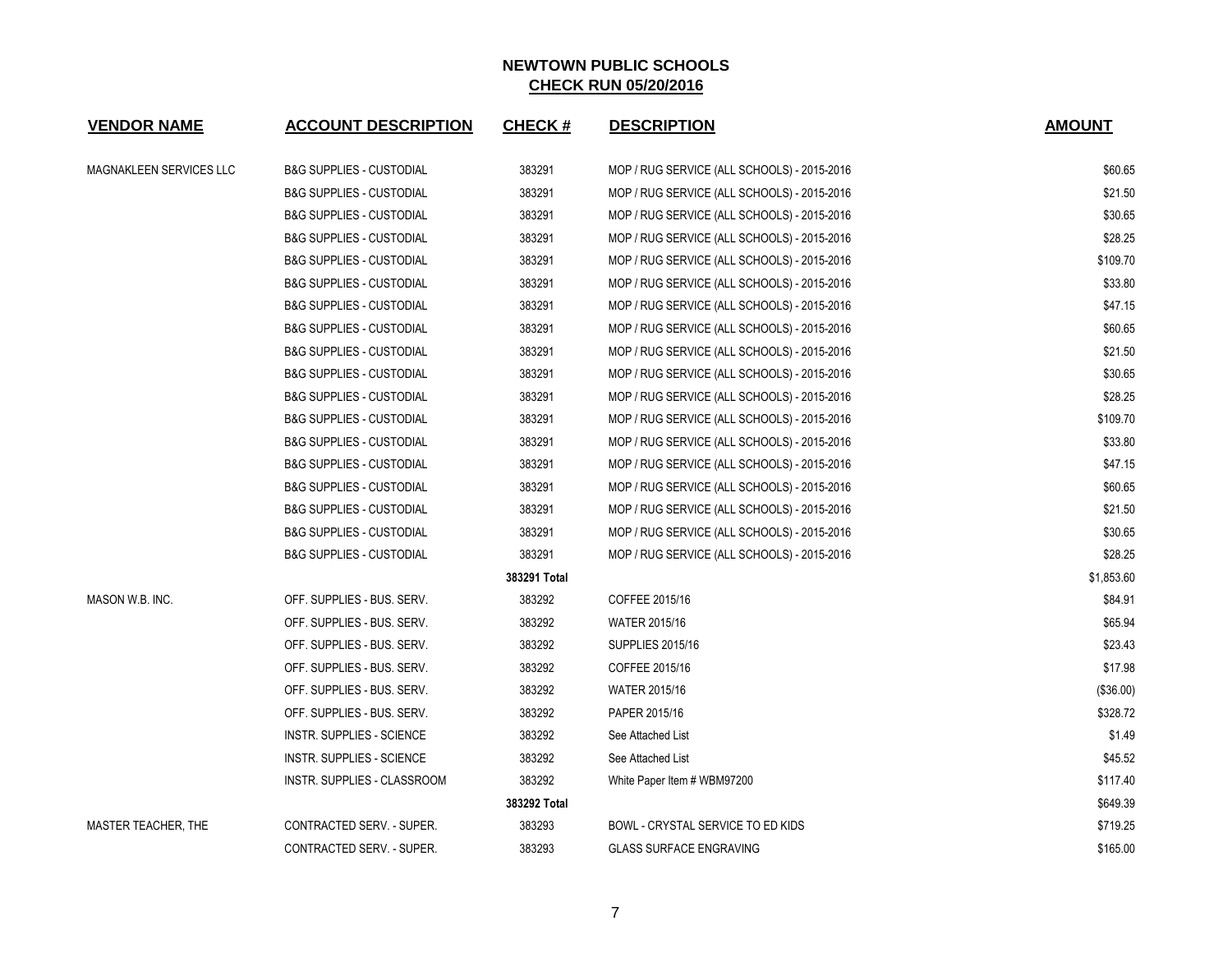| <b>VENDOR NAME</b>              | <b>ACCOUNT DESCRIPTION</b>           | <b>CHECK#</b> | <b>DESCRIPTION</b>                                           | <b>AMOUNT</b> |
|---------------------------------|--------------------------------------|---------------|--------------------------------------------------------------|---------------|
| MASTER TEACHER, THE             | CONTRACTED SERV. - SUPER.            | 383293        | <b>SHIPPING</b>                                              | \$50.00       |
|                                 |                                      | 383293 Total  |                                                              | \$934.25      |
| MELIORA ACADEMY INC.            | TUITION - OUT-OF-DISTRICT            | 383294        | TUITION - OUT-OF-DISTRICT                                    | \$15,015.00   |
|                                 |                                      | 383294 Total  |                                                              | \$15,015.00   |
| MORSE & CO, E.A.                | <b>B&amp;G SUPPLIES - CUSTODIAL</b>  | 383295        | NABC / GREEN SOL CLEANER - CUST SUPPLIES                     | \$1,829.24    |
|                                 | REPAIRS - CUSTODIAL                  | 383295        | CARPET EXTRACTOR / BACKPACK VAC / RIDING BUFFER REPAIR PARTS | \$430.19      |
|                                 | REPAIRS - CUSTODIAL                  | 383295        | CARPET EXTRACTOR / BACKPACK VAC / RIDING BUFFER REPAIR PARTS | \$690.06      |
|                                 |                                      | 383295 Total  |                                                              | \$2.949.49    |
| <b>MUSIC &amp; ARTS CENTER,</b> | <b>INSTR. SUPPLIES - MUSIC</b>       | 383296        | For Band supplies for Mahoney throughout the year.           | \$9.75        |
|                                 |                                      | 383296 Total  |                                                              | \$9.75        |
| NAGEL ELECTRIC LLC              | REPAIRS - C.W.E.                     | 383297        | REPAIR AND IMPROVEMENT TO GREENHOUSE                         | \$350.00      |
|                                 | CONTRACTED SERV. - C.W.E.            | 383297        | MAINTENANCE REPAIRS IMPROVEMENT TO GREENHOUSE                | \$2,288.00    |
|                                 |                                      | 383297 Total  |                                                              | \$2,638.00    |
| <b>NASCO</b>                    | INSTR. SUPPLIES - HEALTH ED.         | 383298        | Slim Goodbody Body Buddies Book Series #SB47945G             | \$47.66       |
|                                 | <b>INSTR. SUPPLIES - HEALTH ED.</b>  | 383298        | Special Diets Book Series #SB51755G                          | \$25.02       |
|                                 | INSTR. SUPPLIES - HEALTH ED.         | 383298        | 8 oz. Tumbler #WA24171G                                      | \$6.78        |
|                                 |                                      | 383298 Total  |                                                              | \$79.46       |
| <b>NCS PEARSON INC.</b>         | INSTR. SUPPLIES - SP/HEAR.           | 383299        | <b>SHIPPING</b>                                              | \$26.79       |
|                                 | <b>EQUIPMENT - SP/HEAR.</b>          | 383299        | SENSORY PROFILE 2 SEE ATTACHED                               | \$446.50      |
|                                 |                                      | 383299 Total  |                                                              | \$473.29      |
| NEW ENGLAND FITNESS DIST.       | <b>REPAIRS - P.E.</b>                | 383300        | FITNESS CENTER MAINTENANCE AGREEMENT                         | \$627.50      |
|                                 |                                      | 383300 Total  |                                                              | \$627.50      |
| NEWTOWN FLORIST OF CT, LL       | <b>INSTR. SUPPLIES - WORLD LANG.</b> | 383301        | MAY 17, 2016 WORLD LANG. HONOR SOCIETY CEREMONY- FLOWERS     | \$403.49      |
|                                 |                                      | 383301 Total  |                                                              | \$403.49      |
| NEWTOWN HARDWARE                | <b>B&amp;G SUPPLIES - MAINT.</b>     | 383302        | FOR MAINT SUPPLIES 2015/16                                   | \$16.19       |
|                                 | <b>B&amp;G SUPPLIES - MAINT.</b>     | 383302        | FOR MAINT SUPPLIES 2015/16                                   | \$46.54       |
|                                 | <b>B&amp;G SUPPLIES - MAINT.</b>     | 383302        | FOR MAINT SUPPLIES 2015/16                                   | \$28.84       |
|                                 | <b>B&amp;G SUPPLIES - MAINT.</b>     | 383302        | FOR MAINT SUPPLIES 2015/16                                   | \$93.08       |
|                                 | <b>B&amp;G SUPPLIES - MAINT.</b>     | 383302        | FOR MAINT SUPPLIES 2015/16                                   | \$18.88       |
|                                 | <b>B&amp;G SUPPLIES - MAINT.</b>     | 383302        | FOR MAINT SUPPLIES 2015/16                                   | \$33.71       |
|                                 | <b>B&amp;G SUPPLIES - MAINT.</b>     | 383302        | FOR MAINT SUPPLIES 2015/16                                   | \$35.96       |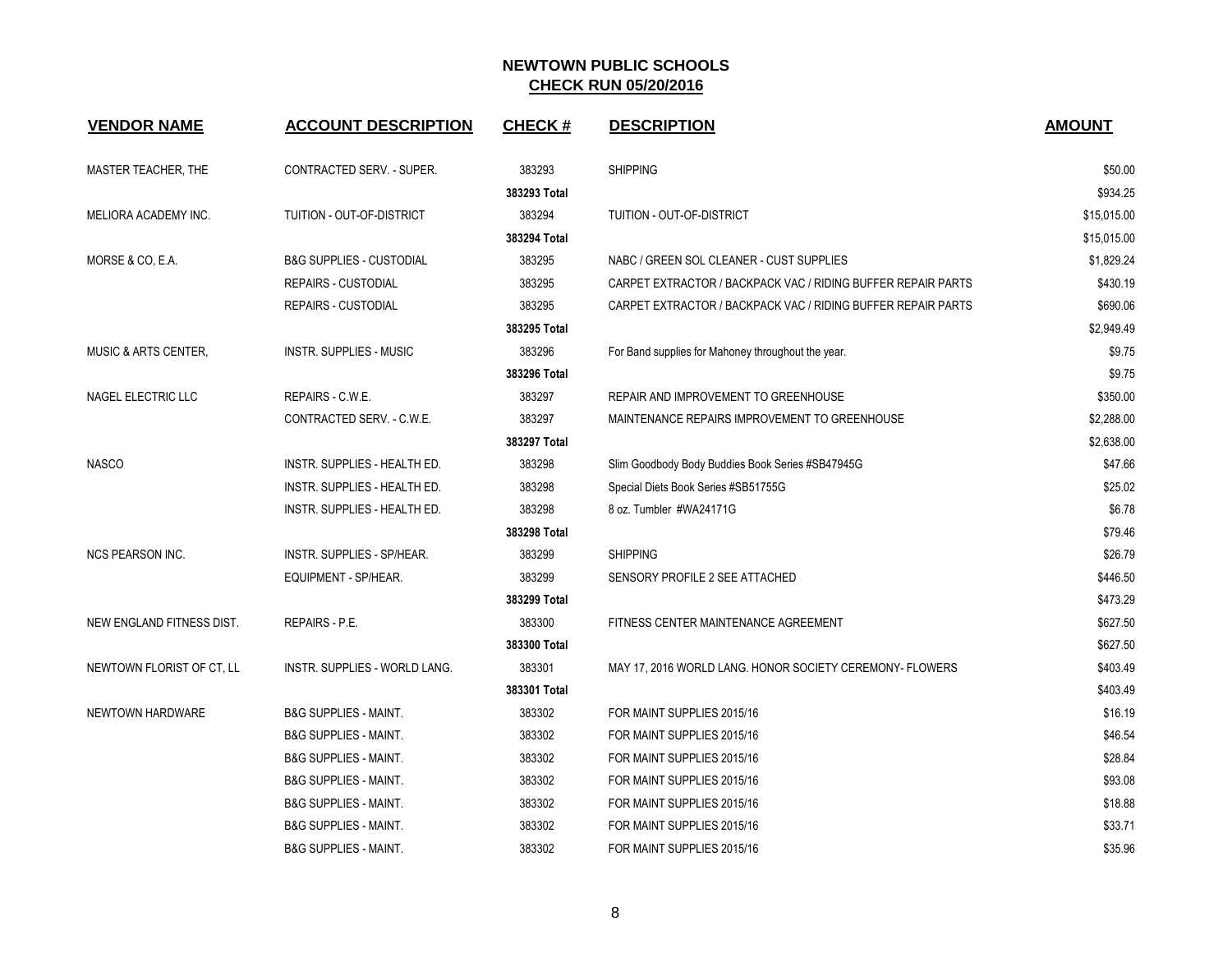| <b>VENDOR NAME</b>          | <b>ACCOUNT DESCRIPTION</b>       | <b>CHECK#</b> | <b>DESCRIPTION</b>                                                                   | <b>AMOUNT</b> |
|-----------------------------|----------------------------------|---------------|--------------------------------------------------------------------------------------|---------------|
| NEWTOWN HARDWARE            | <b>B&amp;G SUPPLIES - MAINT.</b> | 383302        | FOR MAINT SUPPLIES 2015/16                                                           | \$11.49       |
|                             |                                  | 383302 Total  |                                                                                      | \$284.69      |
| NEWTOWN YOUTH AND FAMILY    | PROF. SERV. - SUBSTANCE ABUSE    | 383303        | SUBSTANCE ABUSE COUNSELOR                                                            | \$13,666.30   |
|                             |                                  | 383303 Total  |                                                                                      | \$13,666.30   |
| <b>NSTA MEMBER SERVICES</b> | <b>MEMBERSHIPS - SCIENCE</b>     | 383304        | <b>NSTA Membership</b>                                                               | \$79.00       |
|                             | MEMBERSHIPS - SCIENCE            | 383304        | <b>NSTA Membership</b>                                                               | \$79.00       |
|                             | <b>INSTR. SUPPLIES - SCIENCE</b> | 383304        | Discover the NGSS Enhanced E- Book                                                   | \$209.85      |
|                             | <b>INSTR. SUPPLIES - SCIENCE</b> | 383304        | The NSTA Quick Reference Guide to NGSS Elementary School                             | \$33.90       |
|                             | <b>INSTR. SUPPLIES - SCIENCE</b> | 383304        | Uncovering Student Ideas in Science V1:25 Formative assessment Probes (e-book)       | \$71.88       |
|                             | <b>INSTR. SUPPLIES - SCIENCE</b> | 383304        | Uncovering Student Ideas in Science, V2:25 More Formative Assessment Probes          | \$71.88       |
|                             | <b>INSTR. SUPPLIES - SCIENCE</b> | 383304        | Uncovering Student Ideas in Science, V3:Another 25 Formative assessment Probes       | \$71.88       |
|                             | <b>INSTR. SUPPLIES - SCIENCE</b> | 383304        | The NSTA Quick Reference Guide to the NGSS Middle School                             | \$33.90       |
|                             | <b>INSTR. SUPPLIES - SCIENCE</b> | 383304        | Picture Perfect Science Lessons, Using Children's Books to Guide Inquiry, 3-6        | \$167.80      |
|                             | <b>INSTR. SUPPLIES - SCIENCE</b> | 383304        | <b>SHIPPING</b>                                                                      | \$17.99       |
|                             |                                  | 383304 Total  |                                                                                      | \$837.08      |
| POWELL, KAREN               | STAFF TRAVEL - H.S.              | 383305        | TRAVEL NEW ENGLAND SCH NURSE CONF                                                    | \$44.23       |
|                             |                                  | 383305 Total  |                                                                                      | \$44.23       |
| PROJECT ADVENTURE, I        | STAFF TRAIN. - PROJ. ADV.        | 383306        | For final payment for PE Teacher Training to be invoiced upon completion of training | \$2,622.00    |
|                             | STAFF TRAIN. - BUS. SERV.        | 383306        | PE Teacher Training see above.                                                       | \$3,000.00    |
|                             |                                  | 383306 Total  |                                                                                      | \$5,622.00    |
| RICKEY, ELIZABETH T.        | TUTORS - HOMEBOUND               | 383307        | <b>TUTORS - HOMEBOUND</b>                                                            | \$960.00      |
|                             |                                  | 383307 Total  |                                                                                      | \$960.00      |
| SAGE PUBLICATIONS IN        | STAFF TRAIN. - CLASSROOM         | 383308        | ISBN-9781506334387 30 Big Idea Lessons for Small Groups                              | \$95.80       |
|                             | STAFF TRAIN. - CLASSROOM         | 383308        | shipping/handling                                                                    | \$8.95        |
|                             |                                  | 383308 Total  |                                                                                      | \$104.75      |
| <b>SECURE ECO SHRED</b>     | OFF. SUPPLIES - ADMIN.           | 383309        | monthly shredding contract - Account #113503                                         | \$35.00       |
|                             |                                  | 383309 Total  |                                                                                      | \$35.00       |
| <b>SERC</b>                 | STAFF TRAIN. - PUPIL SERV.       | 383310        | WORKSHOP IDEA PART B 611/619 CHANGES                                                 | \$25.00       |
|                             |                                  | 383310 Total  |                                                                                      | \$25.00       |
| <b>SHAPE AMERICA</b>        | MEMBERSHIPS - P.E.               | 383311        | ANNUAL DUES                                                                          | \$174.00      |
|                             |                                  | 383311 Total  |                                                                                      | \$174.00      |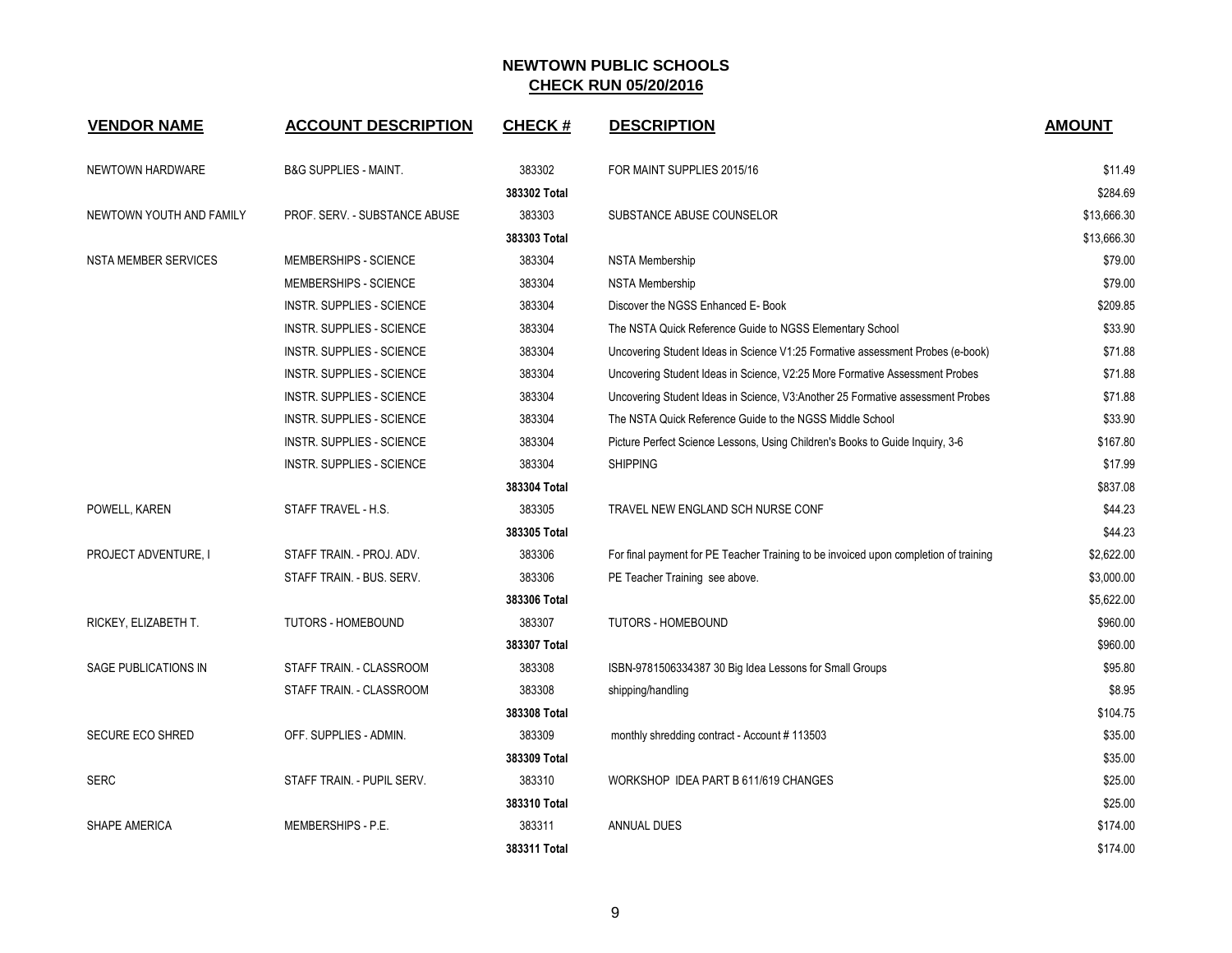| <b>VENDOR NAME</b>              | <b>ACCOUNT DESCRIPTION</b>          | <b>CHECK#</b> | <b>DESCRIPTION</b>                                           | <b>AMOUNT</b> |
|---------------------------------|-------------------------------------|---------------|--------------------------------------------------------------|---------------|
| SIMON, GREGG                    | STAFF TRAVEL - SPORTS               | 383312        | TRAVEL SEPT - DEC 2015                                       | \$180.55      |
|                                 | STAFF TRAVEL - CLASSROOM            | 383312        | TRAVEL JAN - MAY 2016 ATHLETIC                               | \$492.26      |
|                                 |                                     | 383312 Total  |                                                              | \$672.81      |
| SOCIETA ONORARIA ITALICA        | INSTR. SUPPLIES - WORLD LANG.       | 383313        | CERTIFICATES - NAT HONOR SOC. - BATTISTI / WARD PRE-APPROVED | \$31.00       |
|                                 |                                     | 383313 Total  |                                                              | \$31.00       |
| STAPLES ADVANTAGE (2)           | OTHER SUPPLIES - CONT. ED.          | 383314        | SUPPLIES SEE ATTACH                                          | \$199.39      |
|                                 |                                     | 383314 Total  |                                                              | \$199.39      |
| <b>TAS</b>                      | PROF. SERV. - BUS. SERV             | 383315        | CONSULTING SERVICES AS DETAILED IN PROPOSAL DATED 03/24/2016 | \$3,000.00    |
|                                 |                                     | 383315 Total  |                                                              | \$3,000.00    |
| <b>TEACHER GAMING LLC</b>       | INSTR. SUPPLIES - COMPUTER ED.      | 383316        | Kerbal Edu software                                          | \$415.00      |
|                                 |                                     | 383316 Total  |                                                              | \$415.00      |
| <b>TESTA REFRIGERATION, LLC</b> | <b>REPAIRS - LIFE MAN./CULINARY</b> | 383317        | CLEAN CONDENSER- AND START CAPACITOR                         | \$287.50      |
|                                 |                                     | 383317 Total  |                                                              | \$287.50      |
| TIME FOR KIDS                   | INSTR. SUPPLIES - CLASSROOM         | 383318        | Balance owed for 2nd grade subscription                      | \$88.60       |
|                                 |                                     | 383318 Total  |                                                              | \$88.60       |
| TOM'S SERVICE LLC               | <b>REPAIRS - CAFETERIA</b>          | 383319        | DELAFIELD STEM TABLE                                         | \$75.00       |
|                                 |                                     | 383319 Total  |                                                              | \$75.00       |
| <b>TORRCO</b>                   | B. & G. REPAIRS - HOM.              | 383320        | REPLACE BROKEN CLASSROOM TOILET - HOM                        | \$129.79      |
|                                 |                                     | 383320 Total  |                                                              | \$129.79      |
| TREASURER - FINGERPRINT         | CONTRACTED SERV. - SUPER.           | 383321        | <b>FINGERPRINT</b>                                           | \$486.00      |
|                                 |                                     | 383321 Total  |                                                              | \$486.00      |
| <b>TREASURER - FINGERPRINT</b>  | <b>CONTRACTED SERV. - SUPER.</b>    | 383322        | <b>FINGERPRINT</b>                                           | \$29.50       |
|                                 |                                     | 383322 Total  |                                                              | \$29.50       |
| URGENT CARE MEDICAL ASSOC       | <b>MEDICAL INS. PREMIUMS</b>        | 383323        | POST OFFER                                                   | \$474.00      |
|                                 | <b>MEDICAL INS. PREMIUMS</b>        | 383323        | POST OFFER                                                   | \$96.00       |
|                                 | MEDICAL INS. PREMIUMS               | 383323        | <b>POST OFFER</b>                                            | \$474.00      |
|                                 |                                     | 383323 Total  |                                                              | \$1,044.00    |
| <b>VOLKWEIN'S MUSIC INC.</b>    | <b>INSTR. SUPPLIES - MUSIC</b>      | 383324        | IP 1003 JIM CASSELLA HARD YARN                               | \$153.00      |
|                                 | <b>INSTR. SUPPLIES - MUSIC</b>      | 383324        | IP 3003 TOM RARICK MED HARD YARN                             | \$153.00      |
|                                 | <b>INSTR. SUPPLIES - MUSIC</b>      | 383324        | AA25 ANDERS ASTRAND MED CORD                                 | \$237.93      |
|                                 |                                     | 383324 Total  |                                                              | \$543.93      |